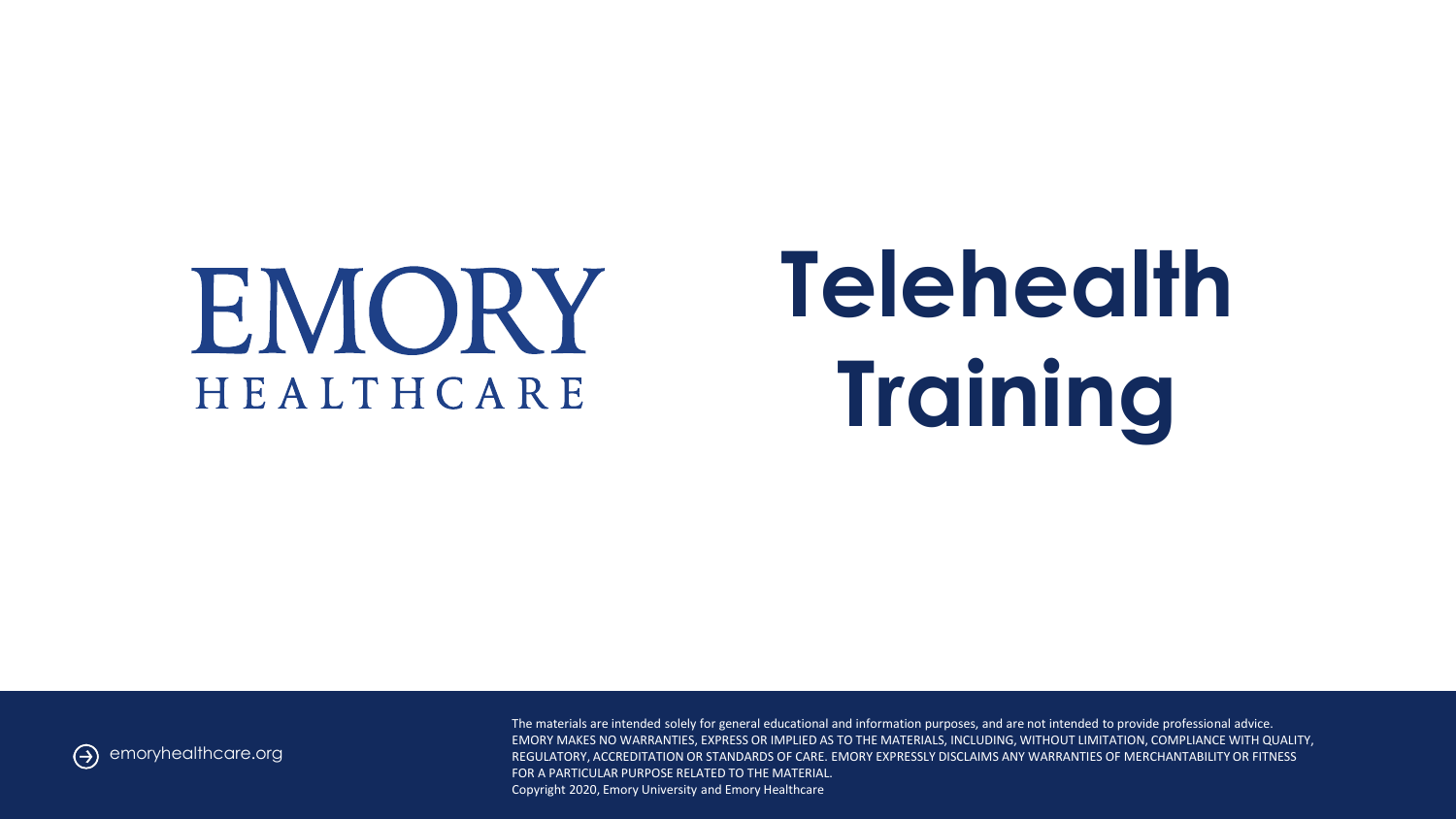#### **MODULE: OVERVIEW – WHAT IS TELEHEALTH**





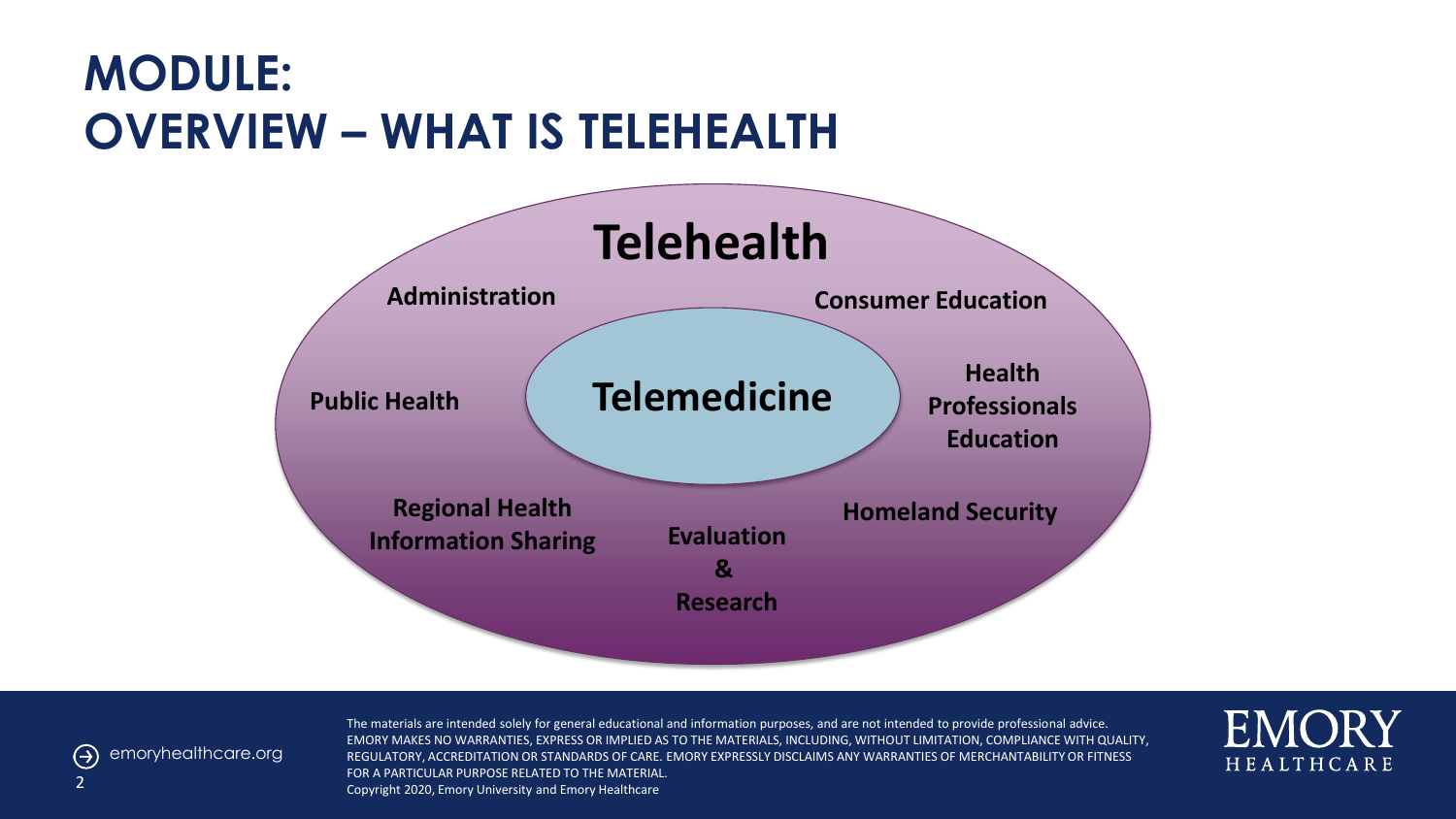### **OBJECTIVES**

- After completing this course, you should be able to:
	- Define telehealth and its various delivery modalities
	- Describe aspects of telehealth licensing and interstate compact rules
	- Describe Emory Healthcare's Telehealth policy



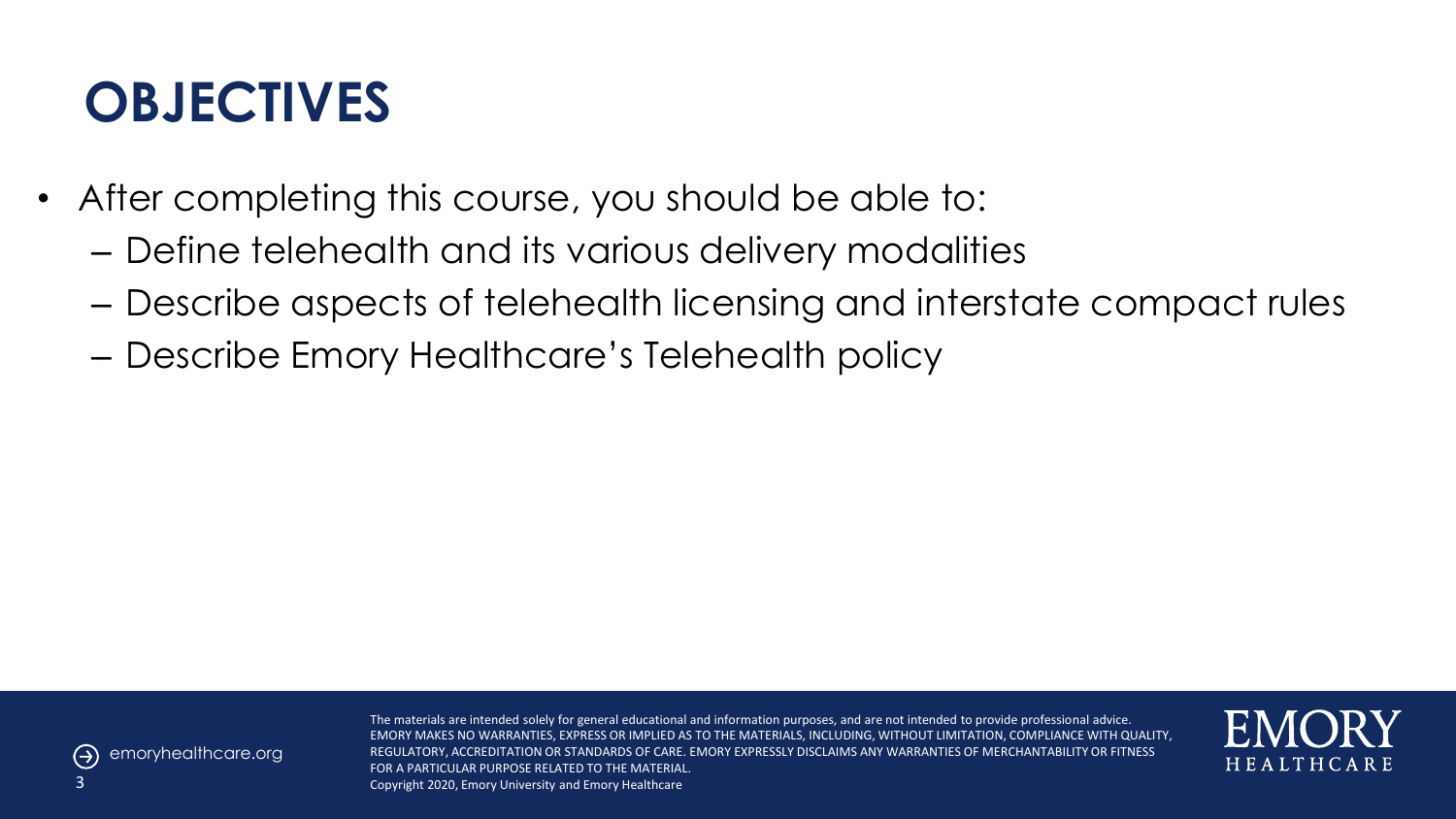### **WHAT IS TELEHEALTH?**

- **Telehealth** is providing care at a distance utilizing medical and related data transferred via audio, video, and/or other types of telecommunications technology to provide or support clinical and non-clinical services (e.g., education, administration, public health)
- **Telemedicine** refers specifically to remote clinical services
- These are the four most common telehealth **modalities**:





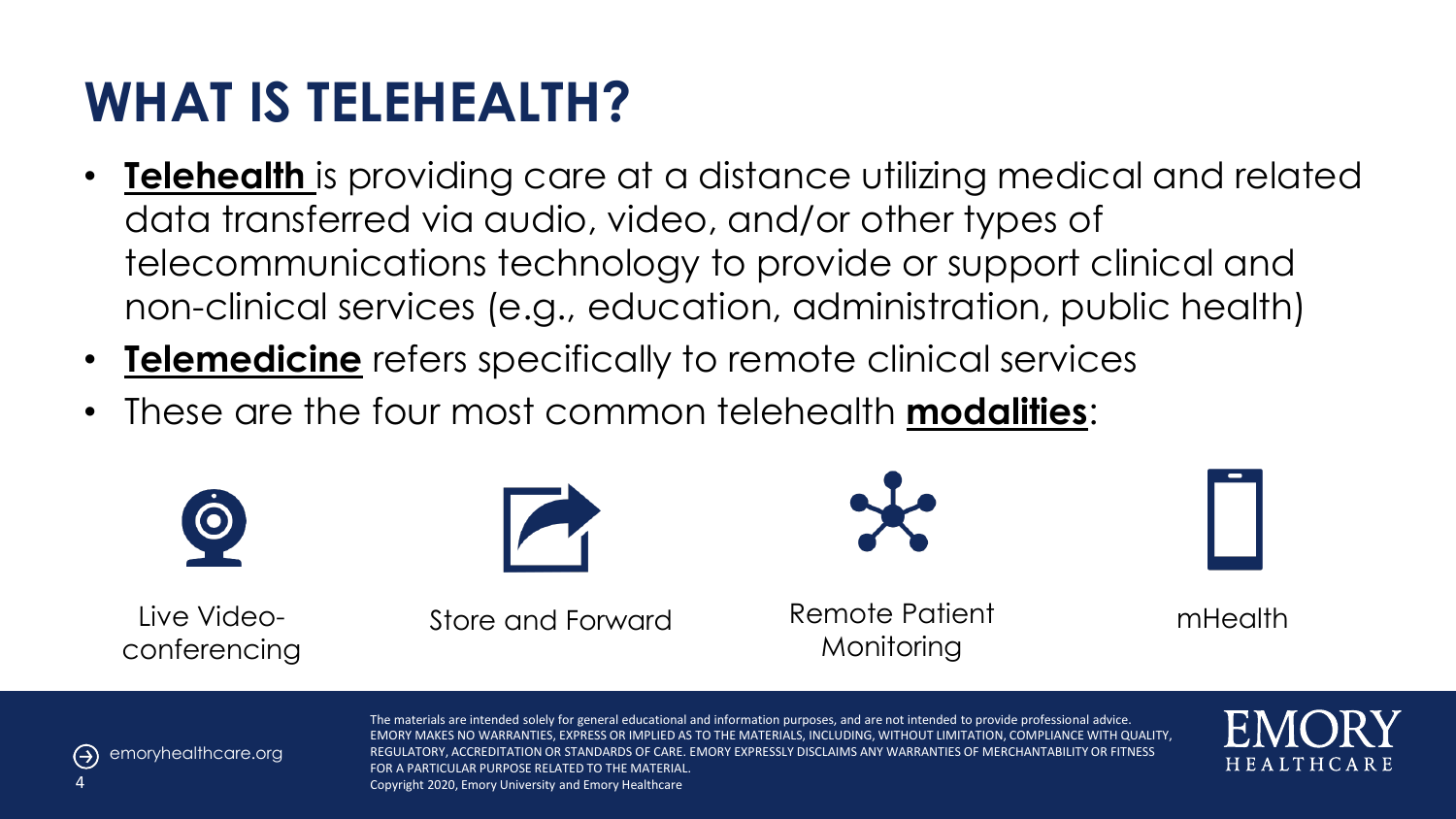### **GEORGIA'S DEFINITION TELEHEALTH**

- Telemedicine is the use of medical information exchange from one site to another via electronic communications to improve patient's health status. It is the use of two-way, real-time interactive communication equipment to exchange the patient information from one site to another via an electronic communication system. This includes audio and video communications equipment.
- Closely associated with telemedicine is the term "telehealth," which is often used to encompass a broader definition of remote healthcare that does not always involve clinical services. Telehealth is the use of telecommunications technologies for clinical care (telemedicine), patient teachings and home health, health professional education (distance learning), administrative and program planning, and other diverse aspects of a health care delivery system.

Source: GA Dept. of Community Health, GA Medicaid Telemedicine Guidance Handbook, p. 5, (April 1, 2019). (Accessed Apr. 2019).



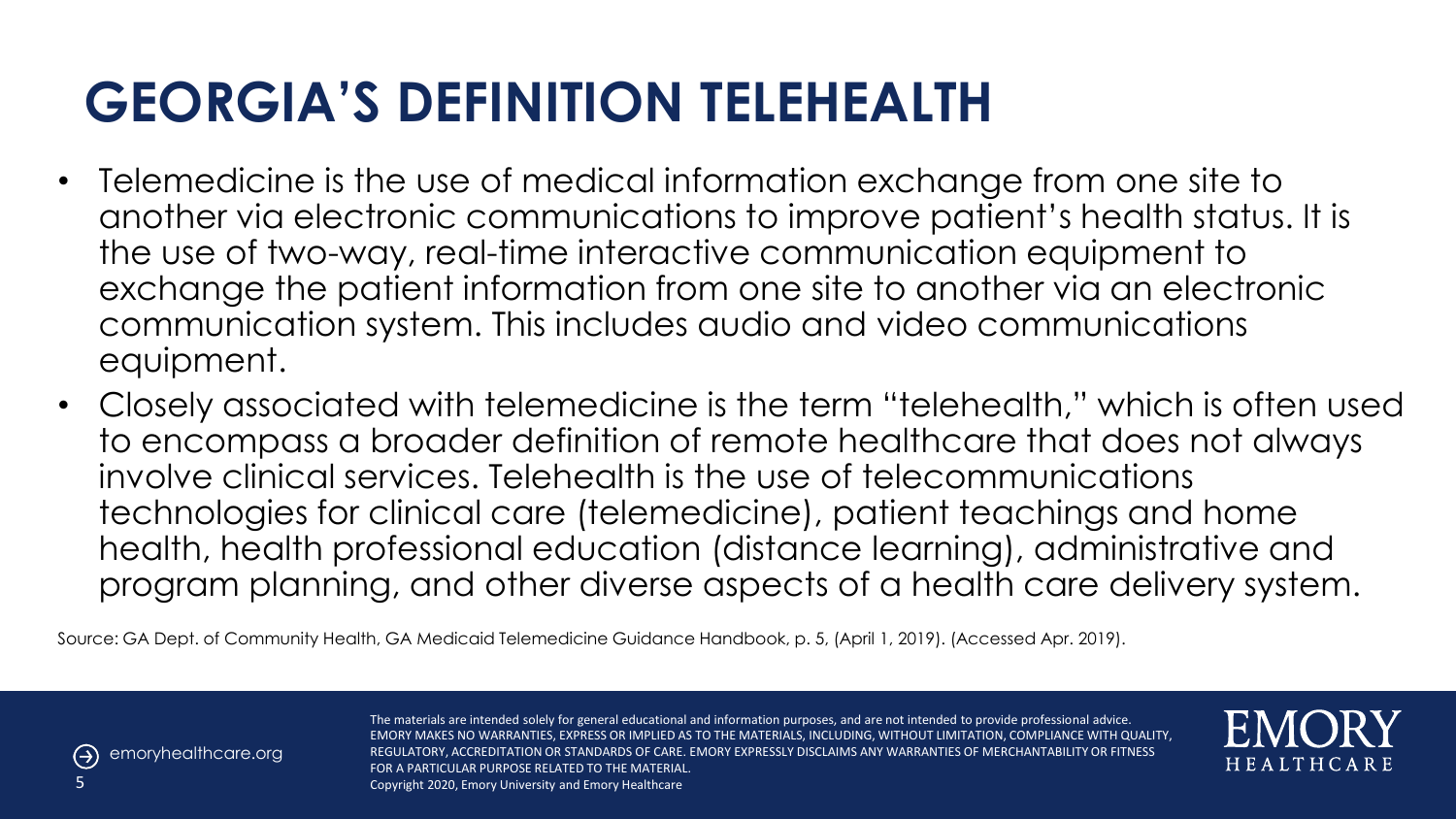# **WHY TELEMEDICINE?**

- Clinical provider shortages
- Misdistribution of providers
- Aging population
- Travel time, cost & hardship
- Language & cultural barriers
- Clinical education
- Disaster relief
- Rural & urban medically underserved populations
- Many others reasons for patients not receiving needed care





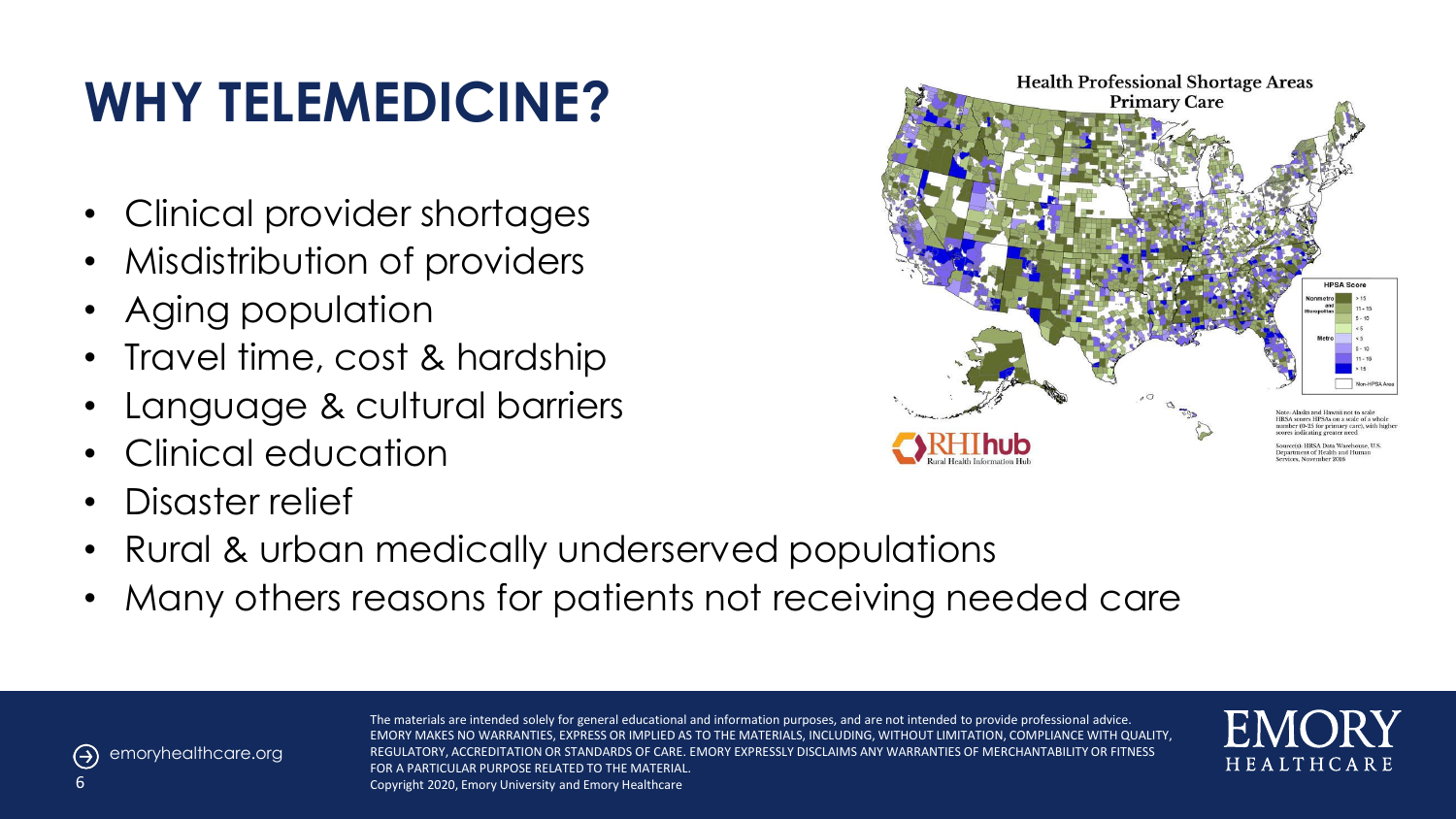### **TELEHEALTH BENEFITS**

- Reduces barriers to access
- Increases efficiency for providers
- Reduces overall health care costs
- Reduces delays in care
- Retains resources locally
- Reduces travel
- Increases patient & provider satisfaction
- Supports Improved quality
- Improves health outcomes
- Literature contains numerous other benefits overall & by specialty





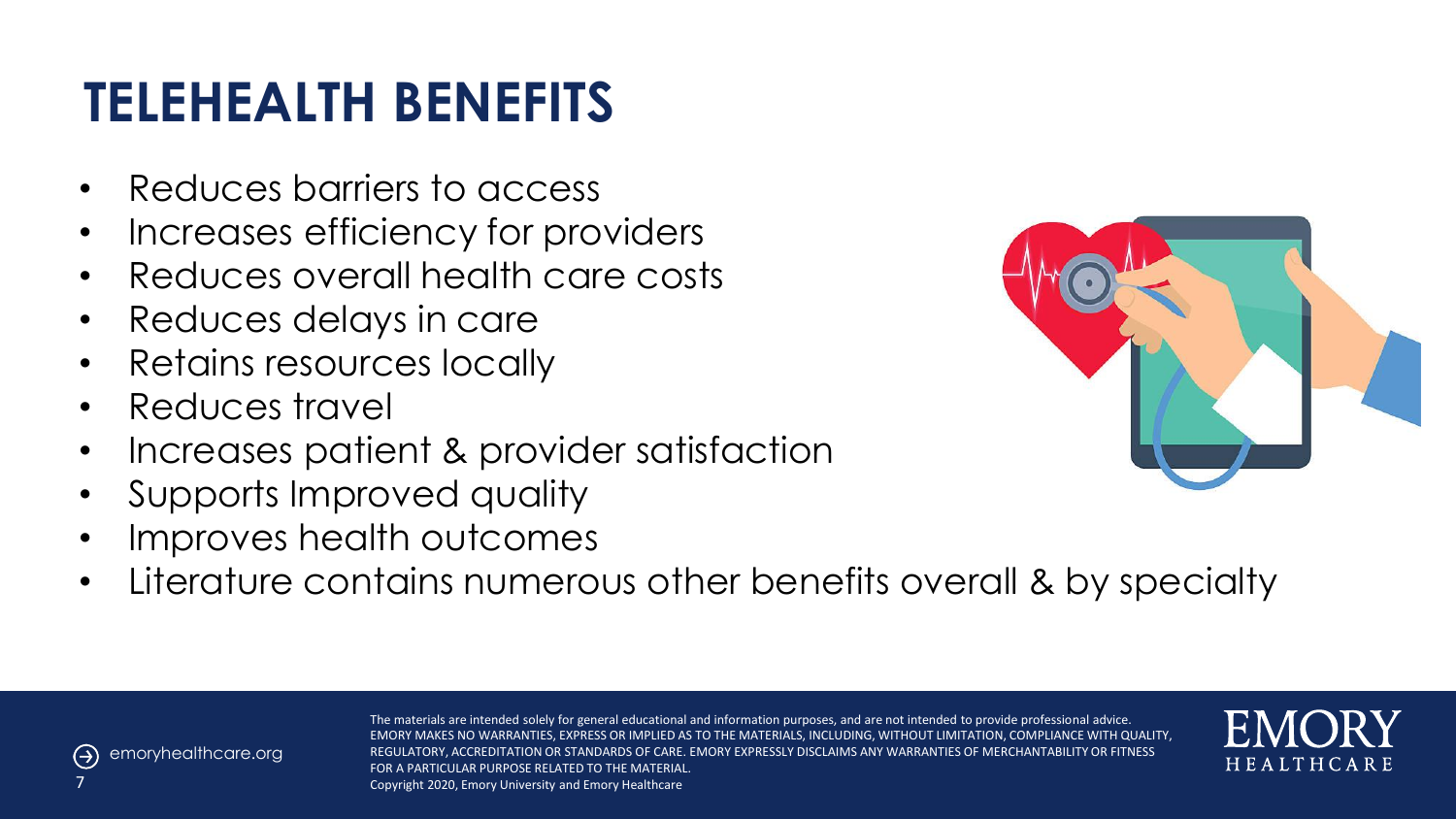# **TELEHEALTH APPLICATIONS**

- Intensive care units
- Inpatient care
- Emergency departments
- Emergency response vehicles
- Skilled nursing services
- Outpatient services
- Screening services
- Chronic disease management
- Patient support groups
- Home monitoring programs
- Clinical provider education
- Patient education
- Interpreter services
- Provider to provider consultation





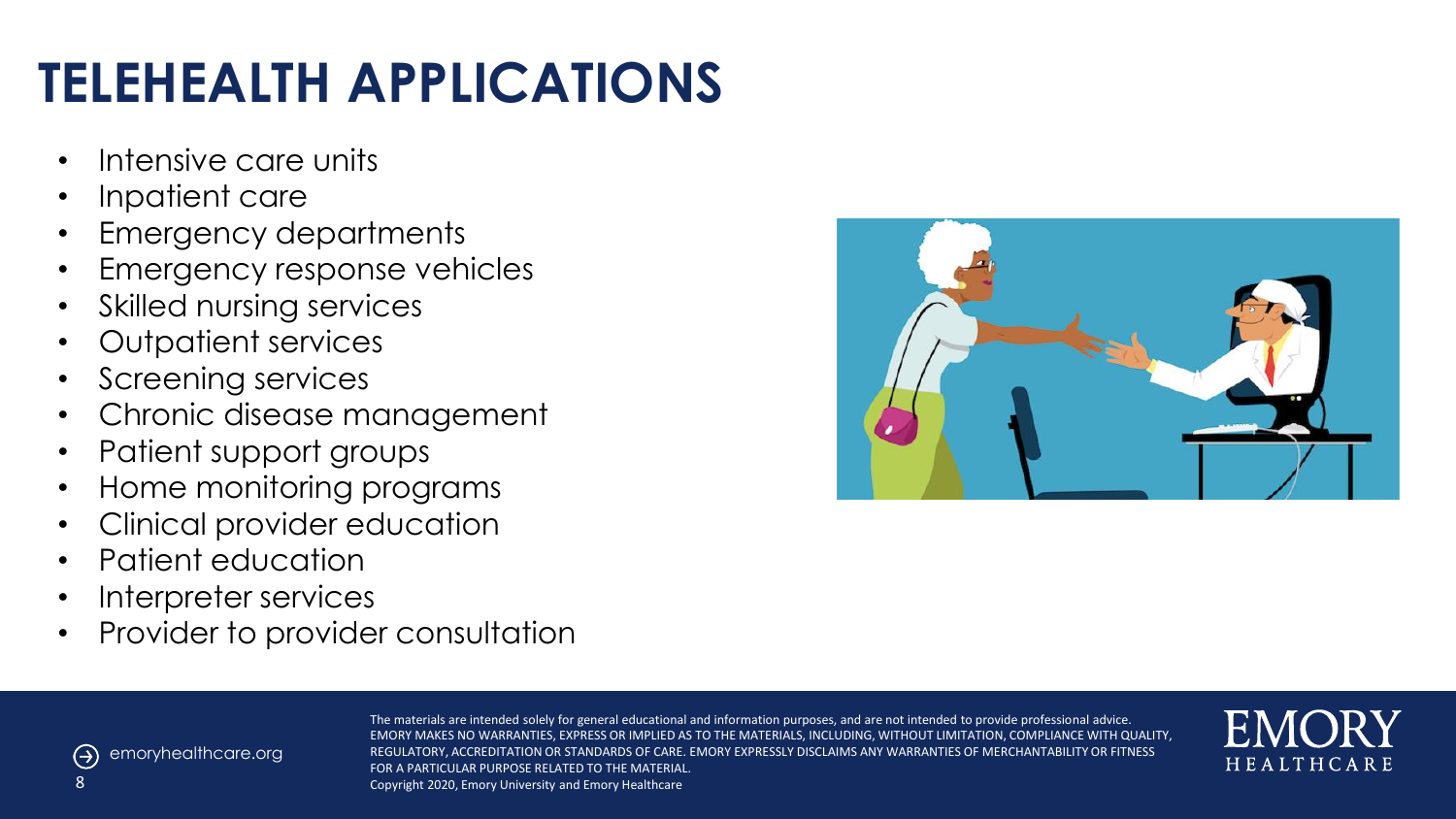#### $\Theta$ emoryhealthcare.org

The materials are intended solely for general educational and information purposes, and are not intended to provide professional advice. EMORY MAKES NO WARRANTIES, EXPRESS OR IMPLIED AS TO THE MATERIALS, INCLUDING, WITHOUT LIMITATION, COMPLIANCE WITH QUALITY, REGULATORY, ACCREDITATION OR STANDARDS OF CARE. EMORY EXPRESSLY DISCLAIMS ANY WARRANTIES OF MERCHANTABILITY OR FITNESS FOR A PARTICULAR PURPOSE RELATED TO THE MATERIAL. Copyright 2020, Emory University and Emory Healthcare

# **BASICS – DEFINITIONS**

**Originating Site:** Location of a patient at the time the service is provided. Provider must be licensed in the state of the originating site. Examples of originating sites include, but are not limited to:

- Patient's home
- Doctor's office
- Clinic
- Hospital
- School
- Work
- Correctional facility

**Distant Site:** Location of the provider rendering services at the time the service is provided. Examples of distant sites include but are not limited to:

- Provider's home
- Provider's office
- Clinic
- Hospital



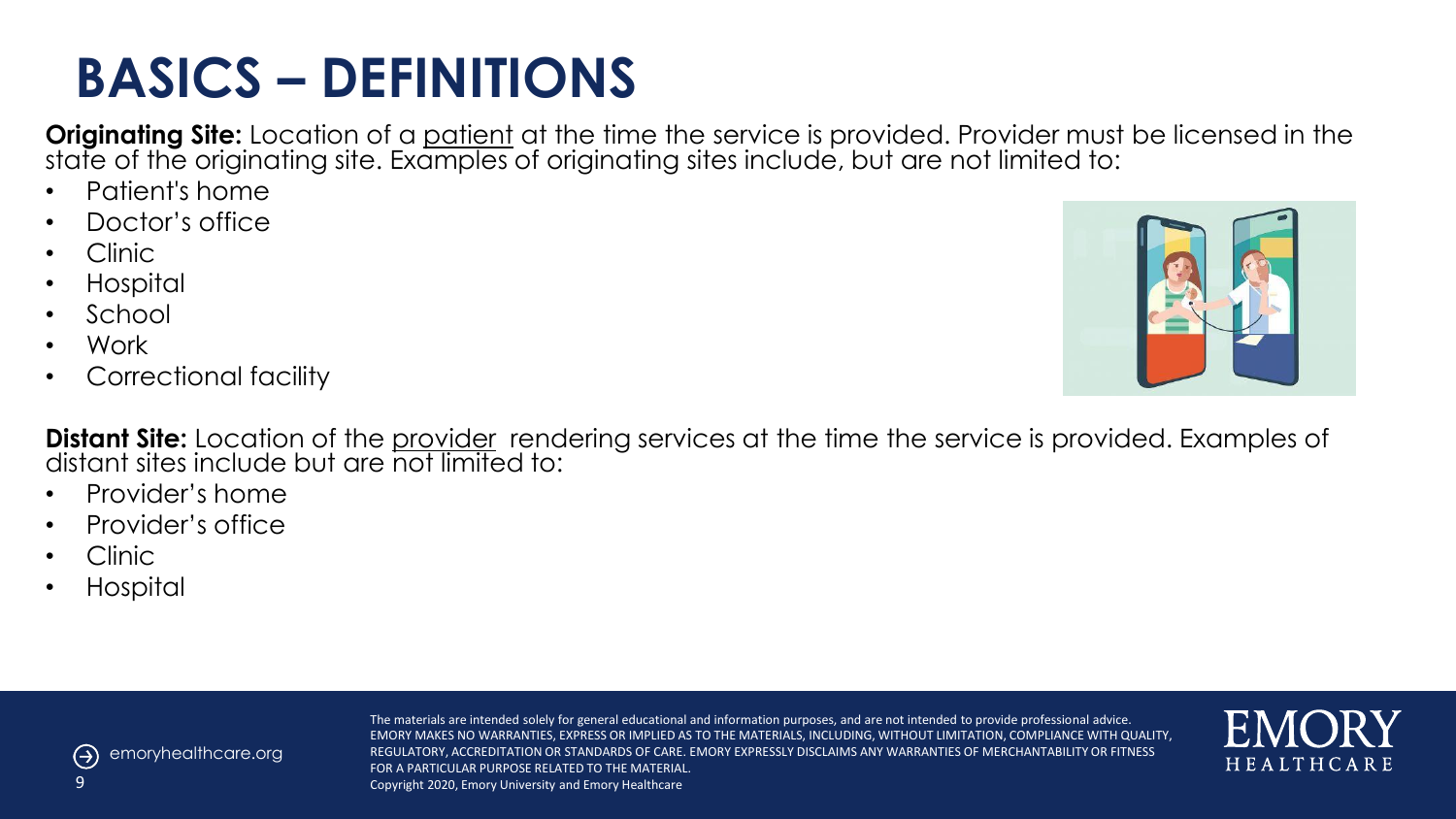# **TYPES OF CONNECTIVITY**

- POTS: Plain Old Telephone System
- ISDN: Integrated Services Digital Network
	- Digital Phone Line
- IP: Internet Protocol
	- T1, DSL, Cable, ISDN can all transmit IP Information
	- Public vs. Virtual Private
	- Quality of Service
- Wireless
	- Minimum 3G
- Microwave & Satellite





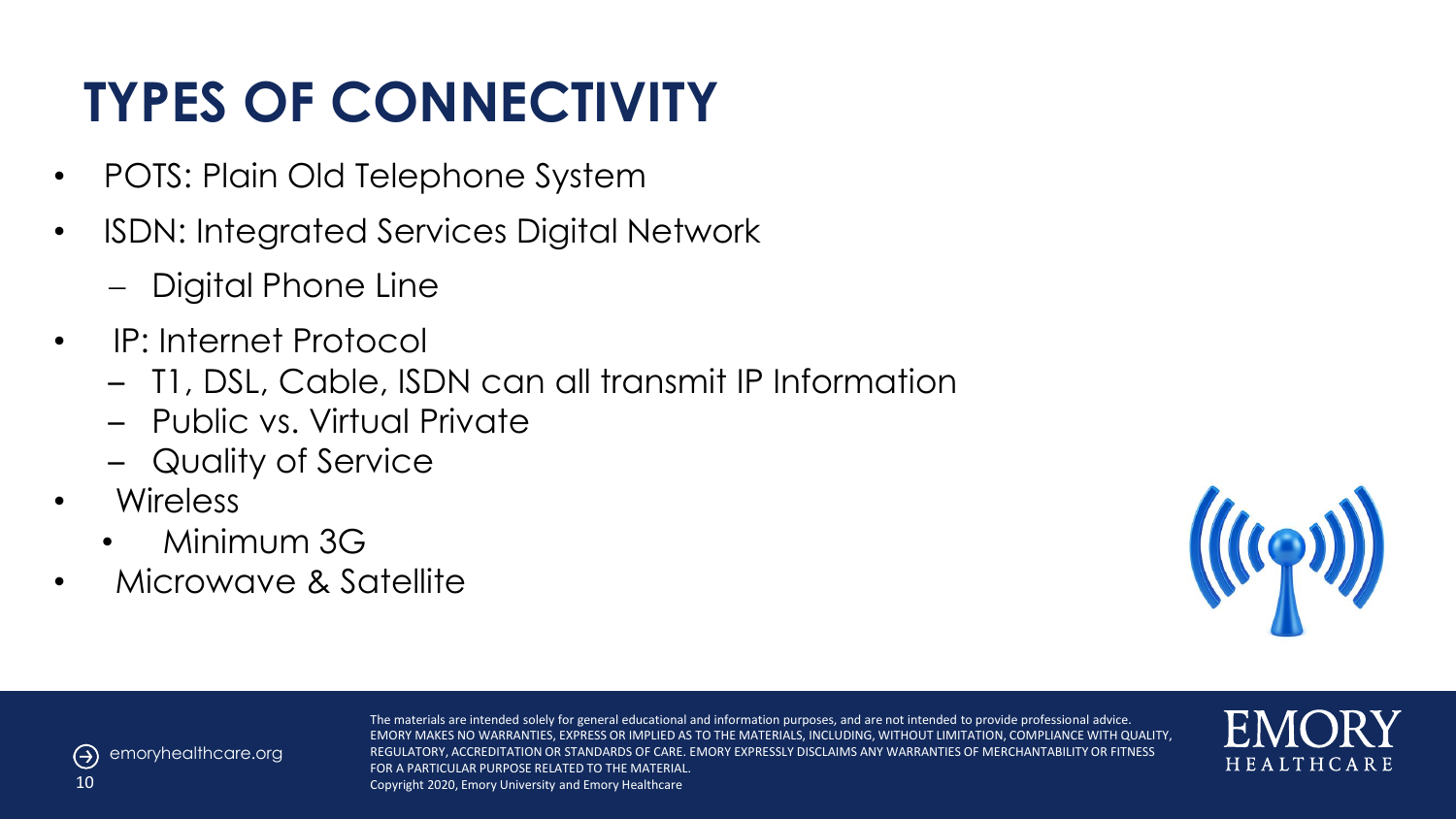### **LIVE VIDEO CONFERENCING (SYNCHRONOUS)**

- **Live Video Conferencing:** Synchronous, real-time, two way consult between a patient (possibly with medical provider present) and a provider at a distant site
- **Technology:** Videoconferencing equipment, specially adapted diagnostic equipment, often referred to as peripherals, such as a USB Digital stethoscope
- **Example use cases:**
	- Telestroke visits where the patient is located in the ED and the Neurologist is remoting in from their home office when on call
	- Telepsychiatry & other mental/behavioral health applications where the patient is located in the ED and an evaluation could be done remotely with a psychiatrist to reduce the length of stay



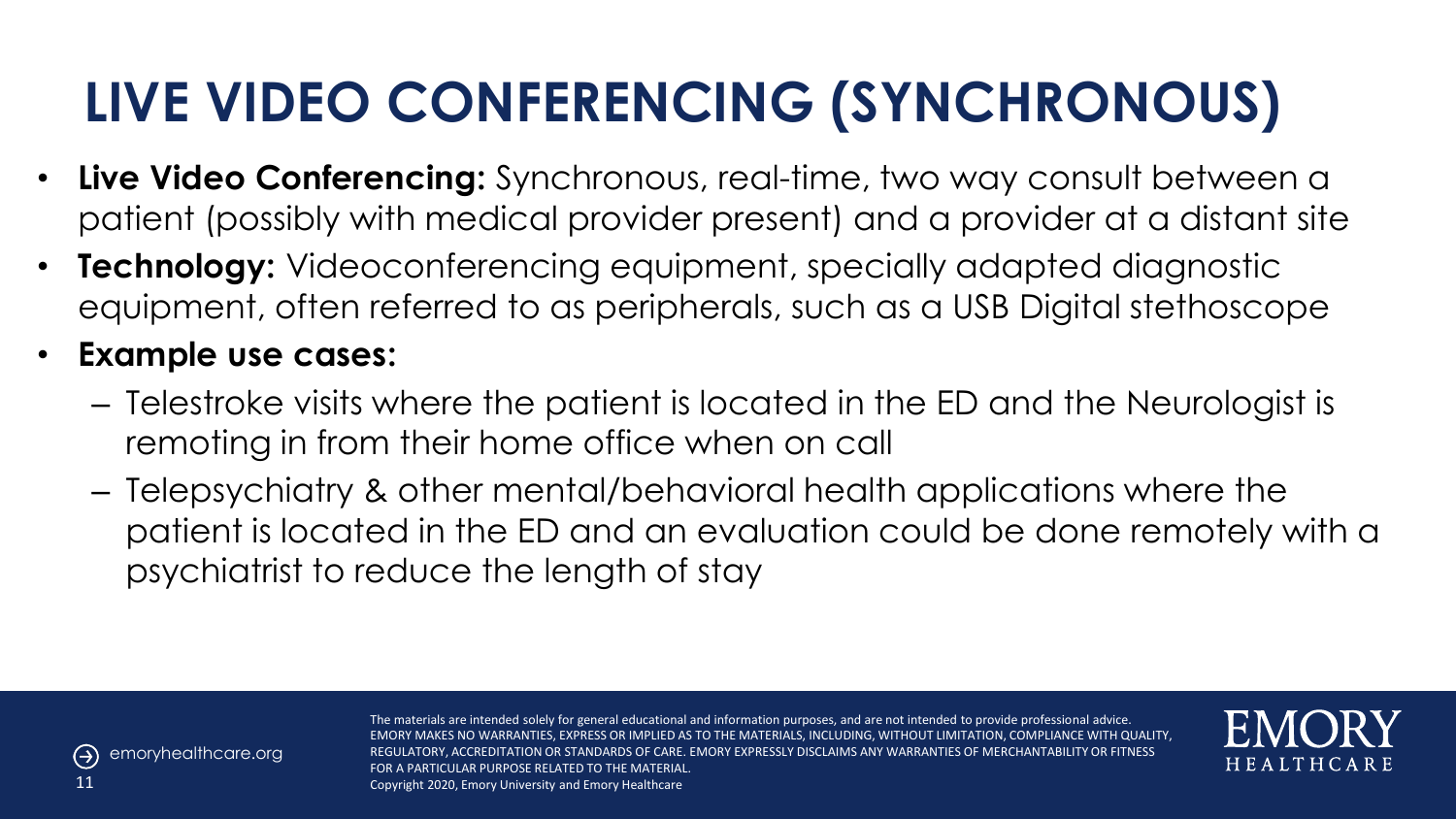# **LIVE VIDEO CONFERENCING (SYNCHRONOUS)**

- Effective & flexible in many situations & locations
- Equipment needed: camera, monitor/viewing screen, microphone & speaker, codec, peripherals (e.g., electronic stethoscope)
- Desired features
	- Pan tilt zoom camera
	- Far end camera control &/or automatic camera movement
	- Quality lens optics, high-resolution
	- Automatic color balance & automatic gain
	- Picture in picture
	- Full duplex audio



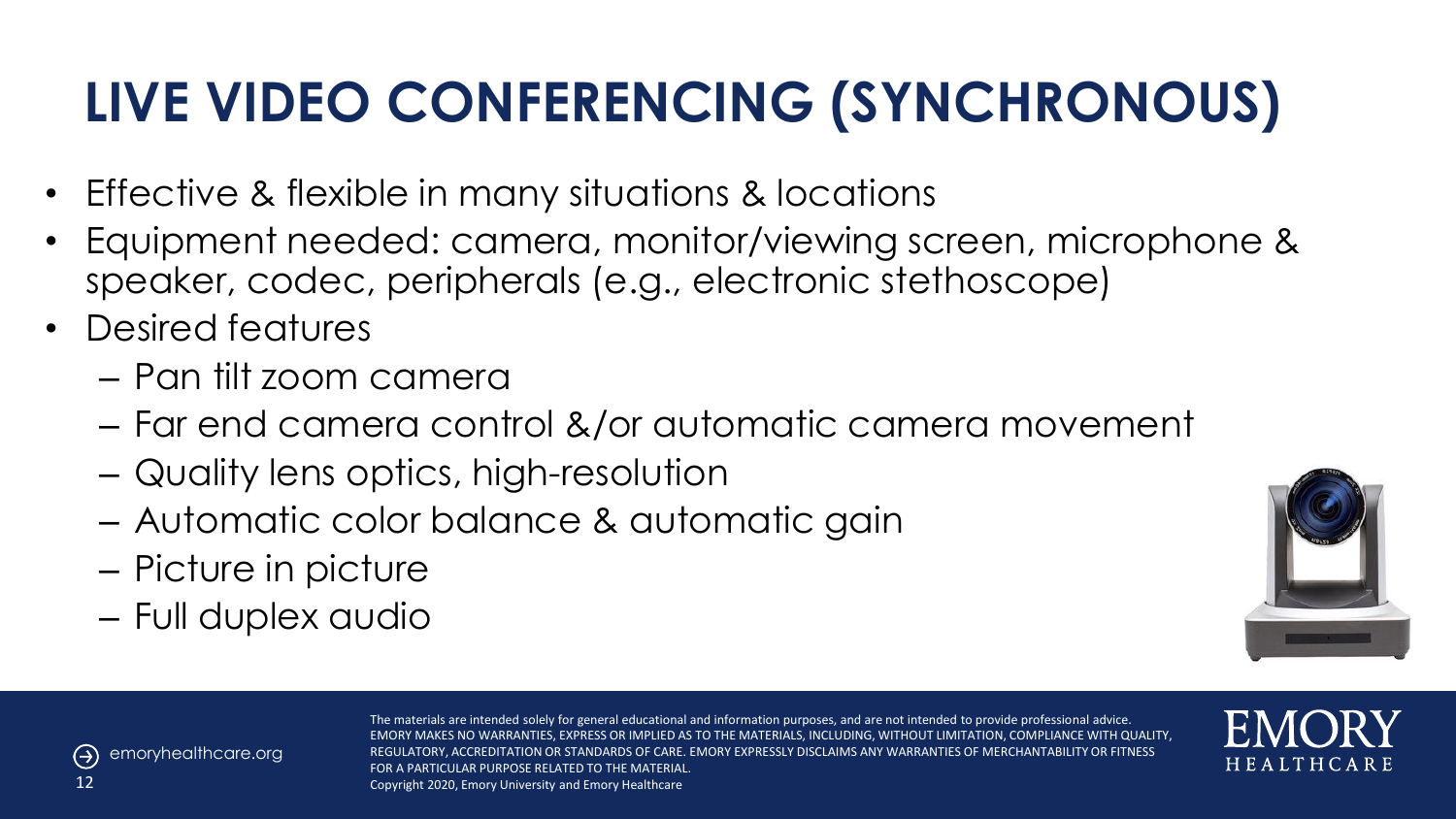# **STORE AND FORWARD (ASYNCHRONOUS)**

- **Store and Forward:** Asynchronous, delayed transfer of diagnostic images, video and other data from one site to another in preparation for a consult or for direct consultation when face-to-face not necessary
- **Technology:** Digital camera, computer, radiology PACS, pathology whole slide imager, digital retinal imager
- **Example use cases:**
	- Radiology, pathology, dermatology, ophthalmology
	- Teledermatology: Primary Care Provider takes a digital photo of a patient's skin condition and sends the image via secure platform to a dermatologist for review and determination of treatment if needed





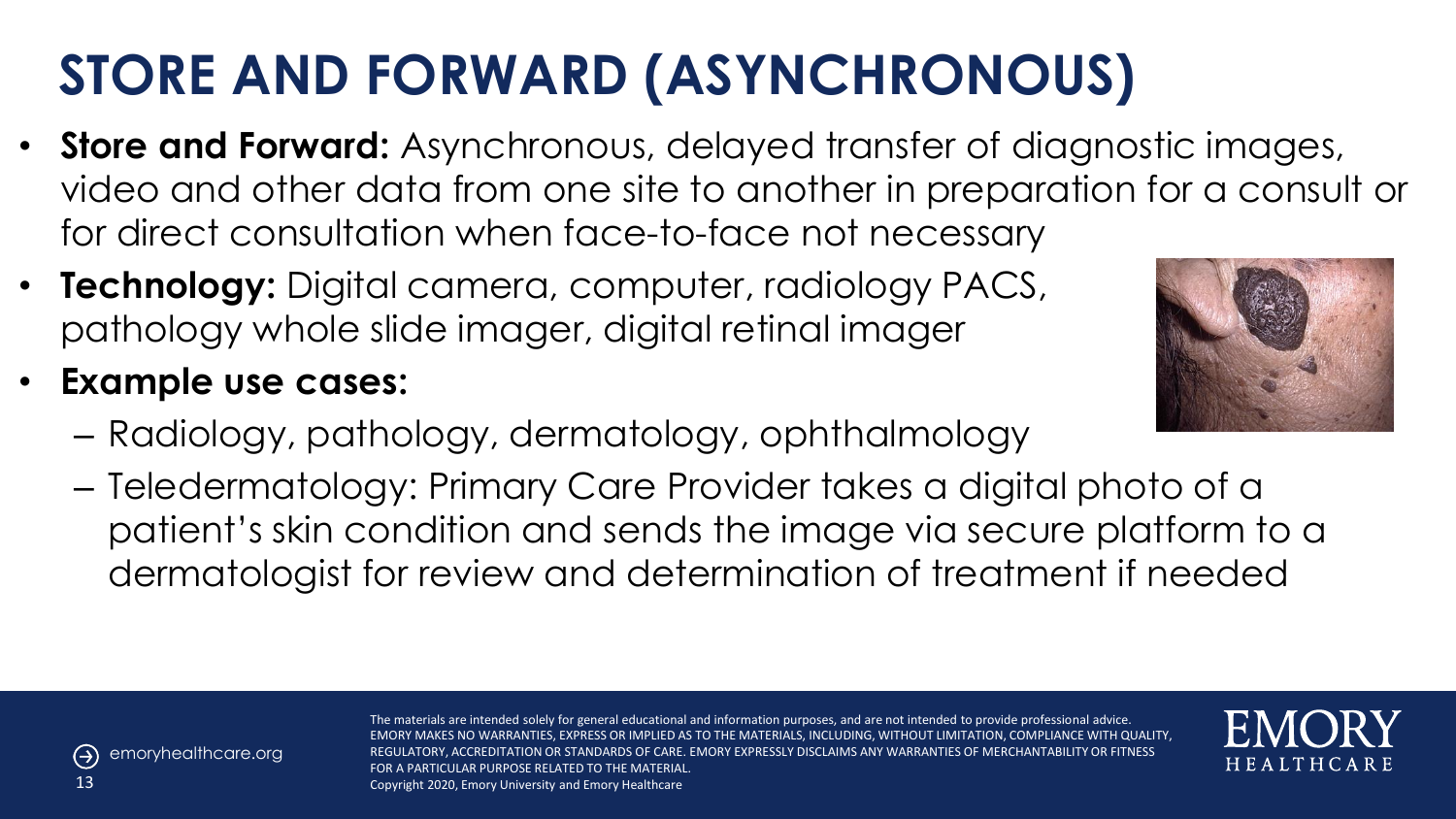### **REMOTE PATIENT MONITORING**

- **Remote Patient Monitoring:** The use of a specific technology to enable monitoring of patients outside of traditional clinic settings to improve care and potentially reduce cost by providing the proper interventions at the right time
- **Examples include:**
	- Glucose monitoring for diabetes patients
	- Daily weights for heart failure patients
	- Bluetooth blood pressure monitors for hypertension
	- Monitoring of chronic conditions





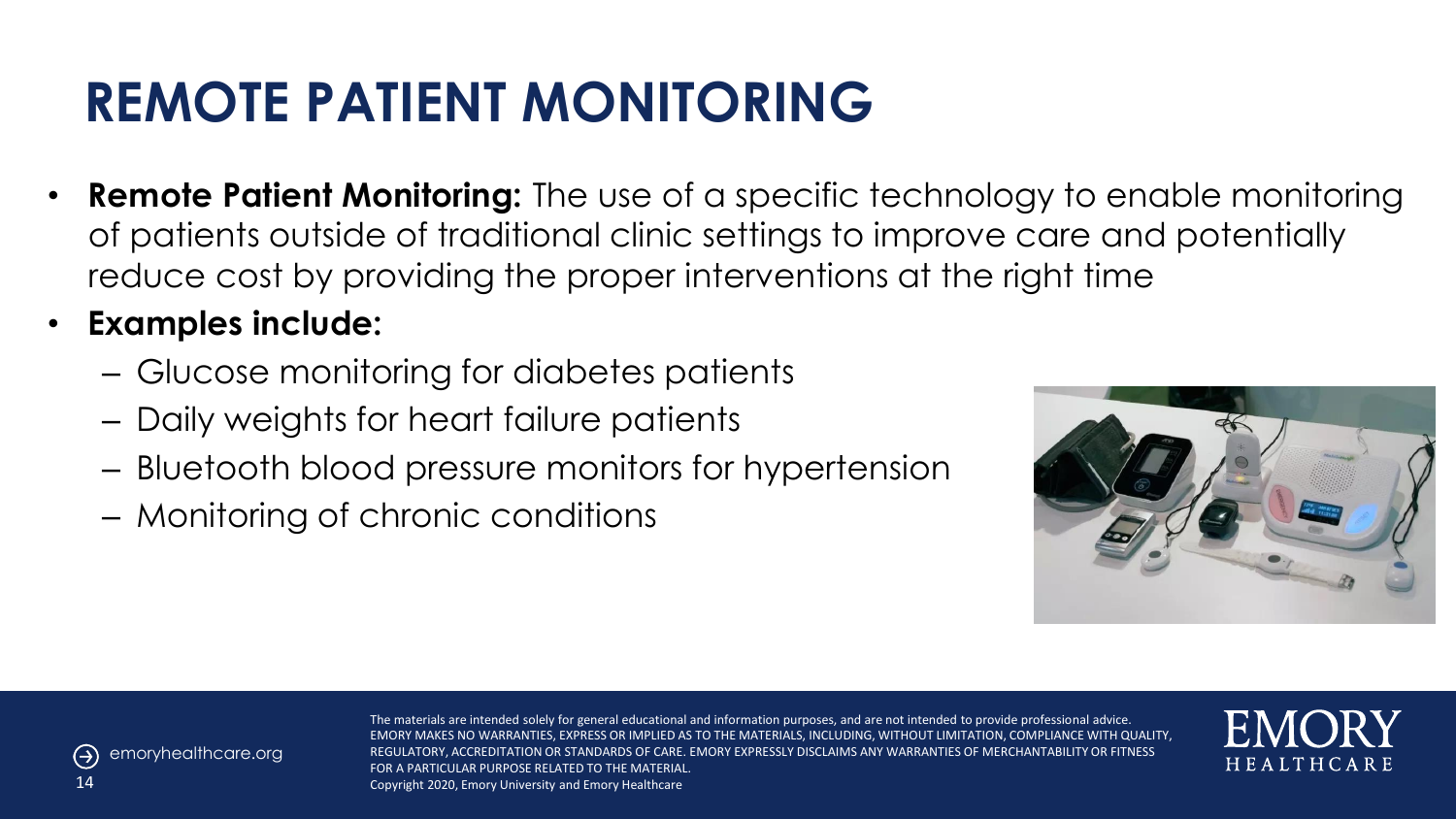#### **MHEALTH**

- **mHealth:** The use of mobile phone and other wireless technology applications to monitor a user's health and provide education
- **Example use case:**
	- Apple Health app can integrate with a patient's electronic health record, allowing users to access their health data on their iPhone or iPad





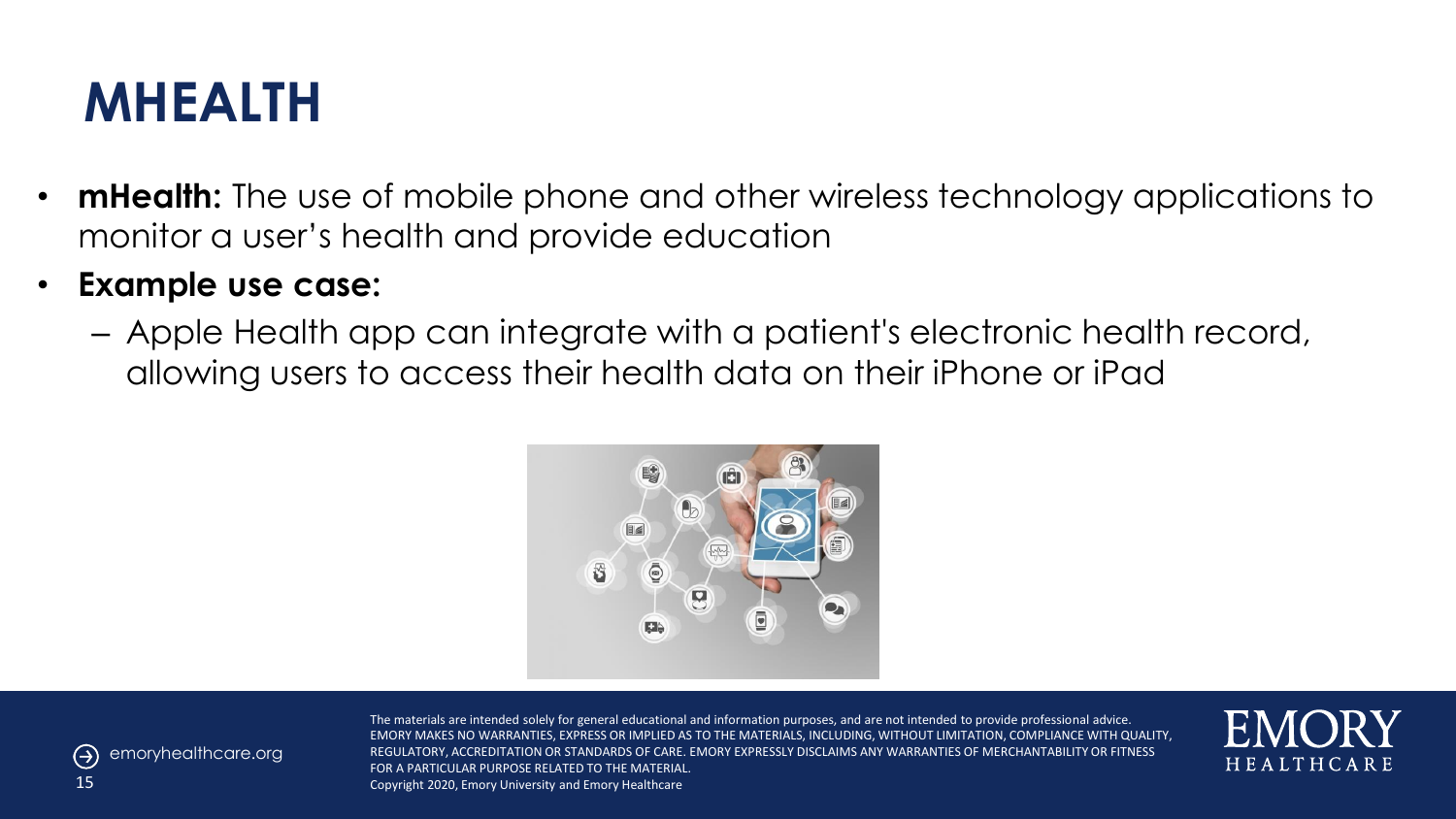### **EMORY'S TELEHEALTH POLICY**

- Telehealth **use case development** must done in partnership with the Emory telehealth team (ehctelehealth@emoryhealthcare.org)
- Emory Healthcare's **primary platform** for telehealth is provided by Cerner/American Well
- Alternative, **approved, HIPAA compliant platforms** can be used in certain circumstances
- Handling of **PHI and ePHI** must still follow current policies
	- Do not **capture or communicate** PHI using unsecured devices or platforms (phones, personal email, etc.)
	- Do not **store** PHI on unsecured devices or platforms



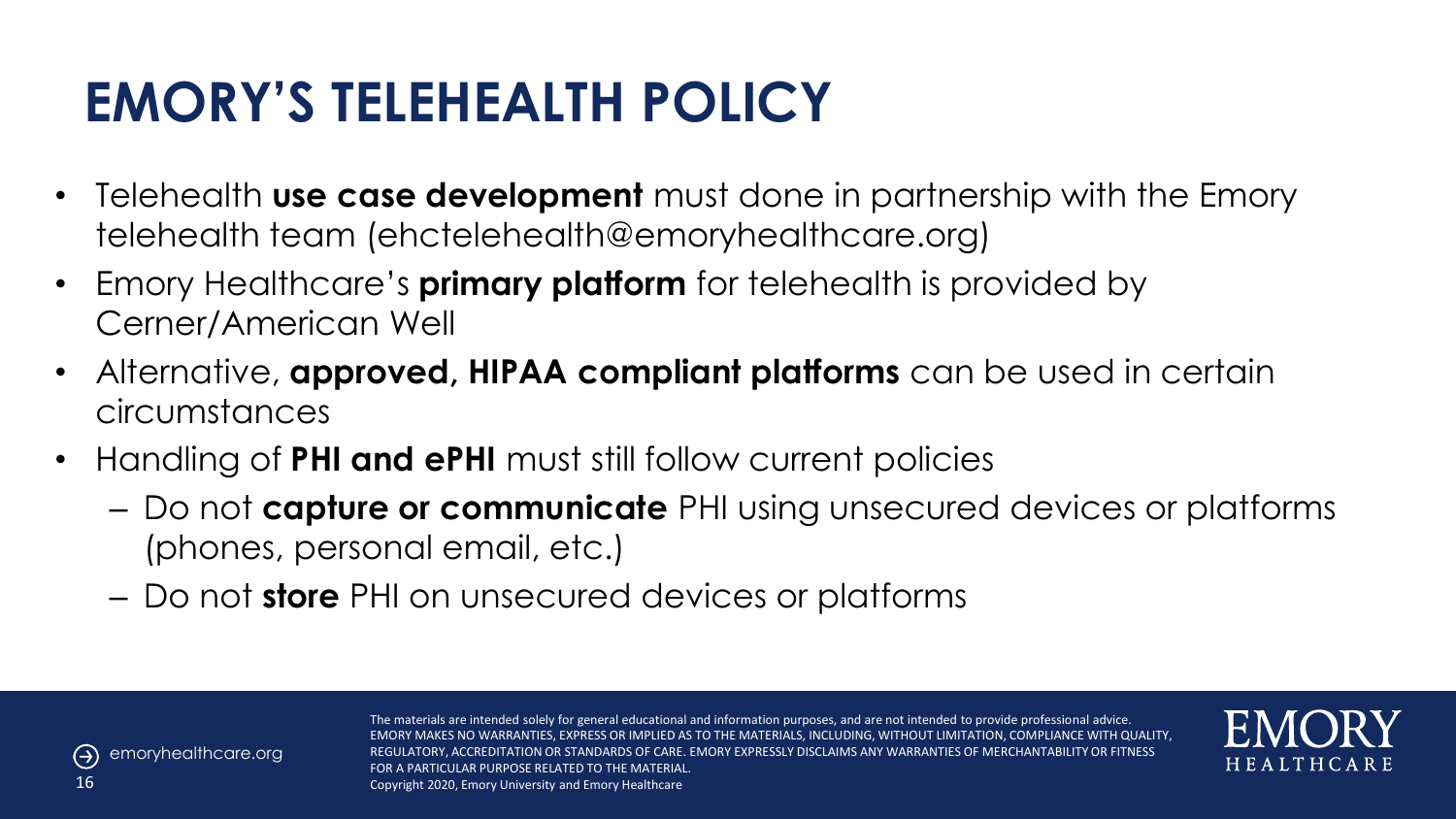#### **MODULE: TELEHEALTH VISIT PROCESSES**





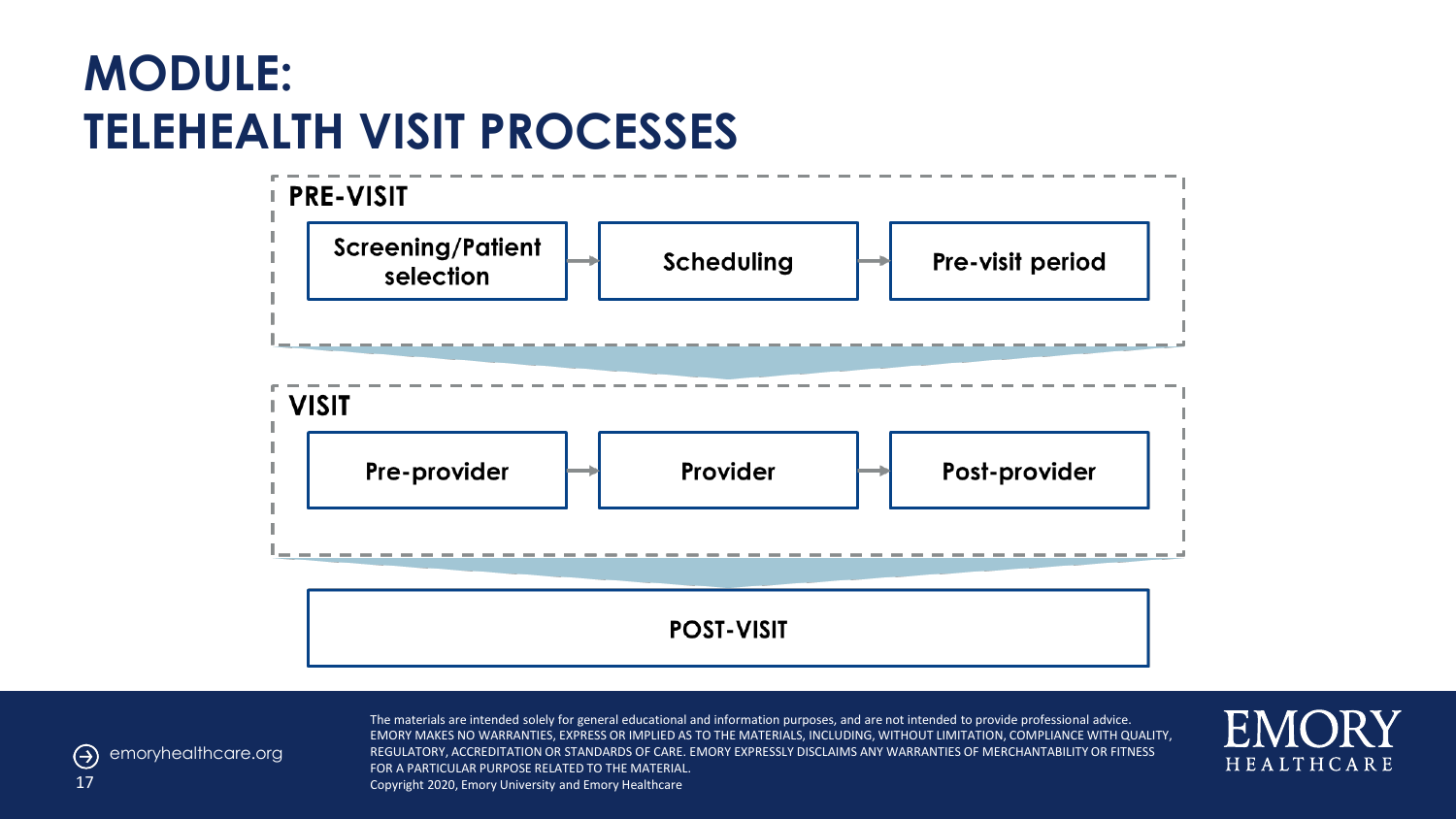#### **OBJECTIVES**

- Following this module you will be able to:
	- Describe the stages of a telehealth encounter
	- Determine the optimal set-up for your technical equipment



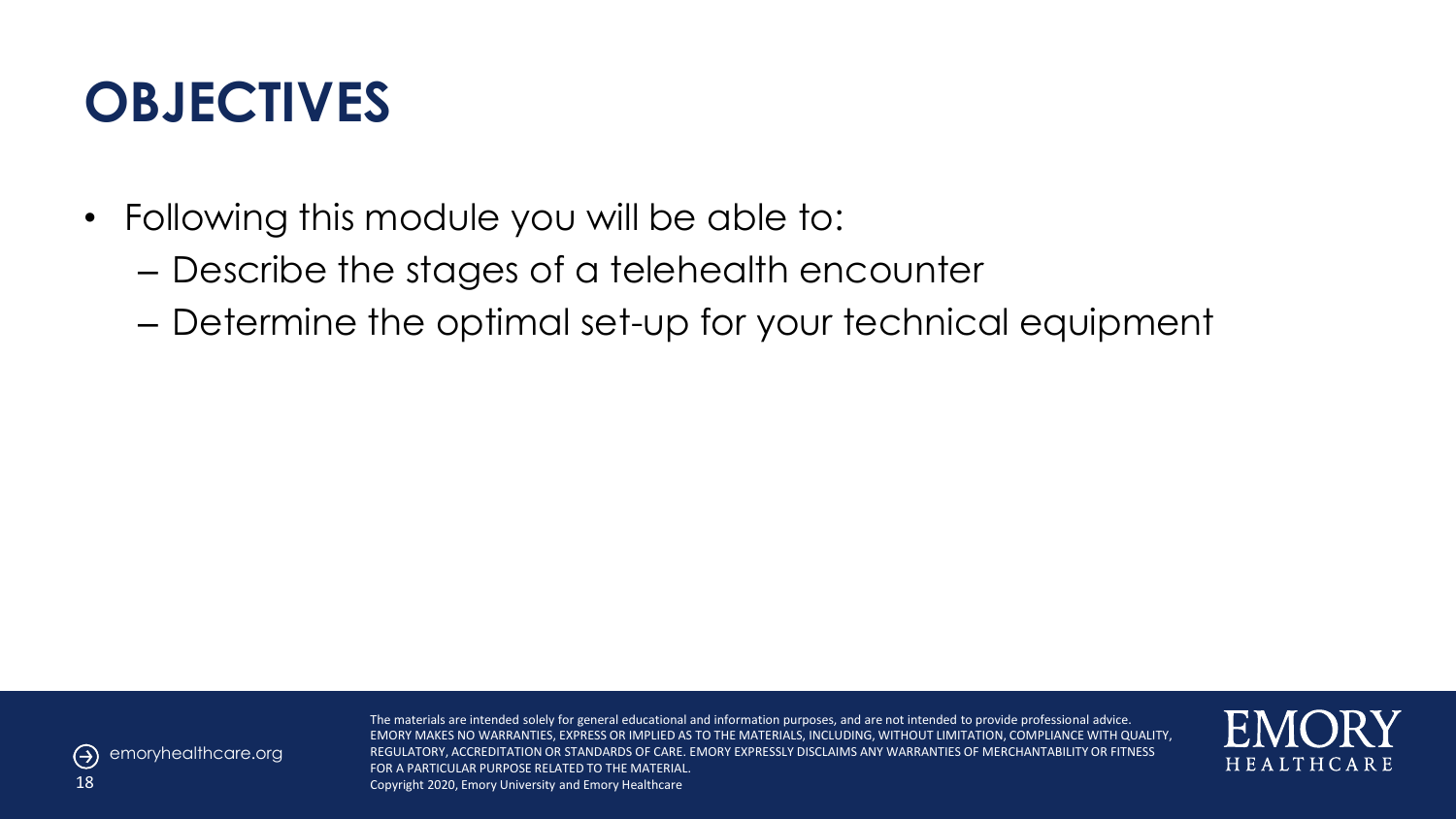# **INTRO**

- Once you have addressed operational and regulatory aspects of Telehealth, the final step will be to master the **delivery of a quality telehealth visit**
- These **skills** are learned by repetition and by making sure you **prepare properly** for each telehealth visit so you can be positioned to deliver **quality care** to your patients
- Requirements for **store and forward** applications include use of high-quality appropriately evaluated technology (e.g., digital camera, peripheral devices) & image/data acquisition **protocols** (e.g., proper views/angles and number of images for given conditions)
- **Real time** encounters require not only technology considerations but also **"webside manner"** skills
- All telemedicine encounters require **clear communication skills**, both written and oral



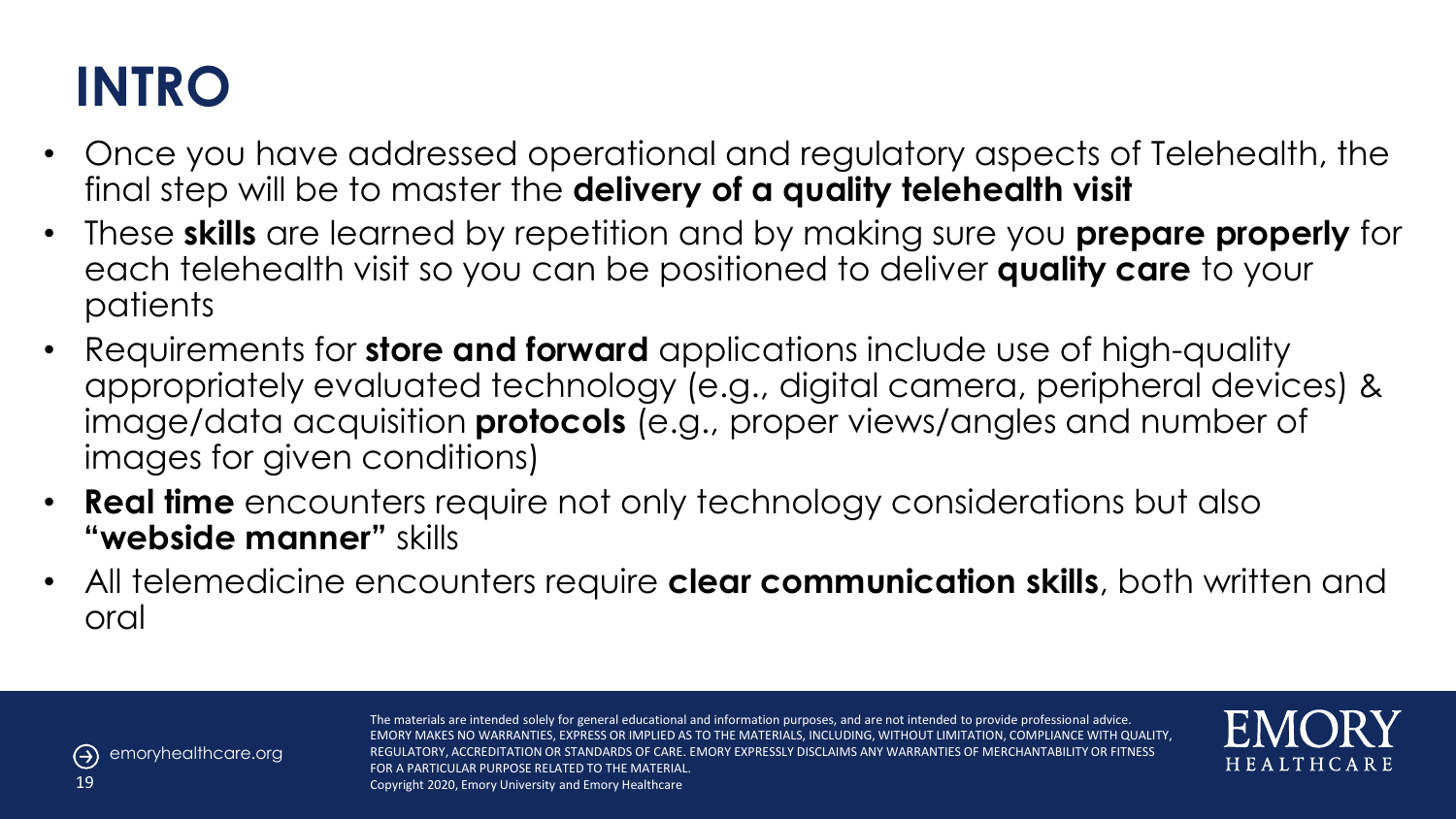### **TELEHEALTH ENCOUNTERS**

- All Telehealth encounter can be organized into three parts:
	- **Pre visit**
		- Technical setup
		- Encounter preparation (including **consent** if required)
	- **Visit**
		- Introduction
		- Conducting the visit
		- Ending the visit

#### – **Post visit**

- Documentation
- Follow-up with providers & patient as necessary
- Billing



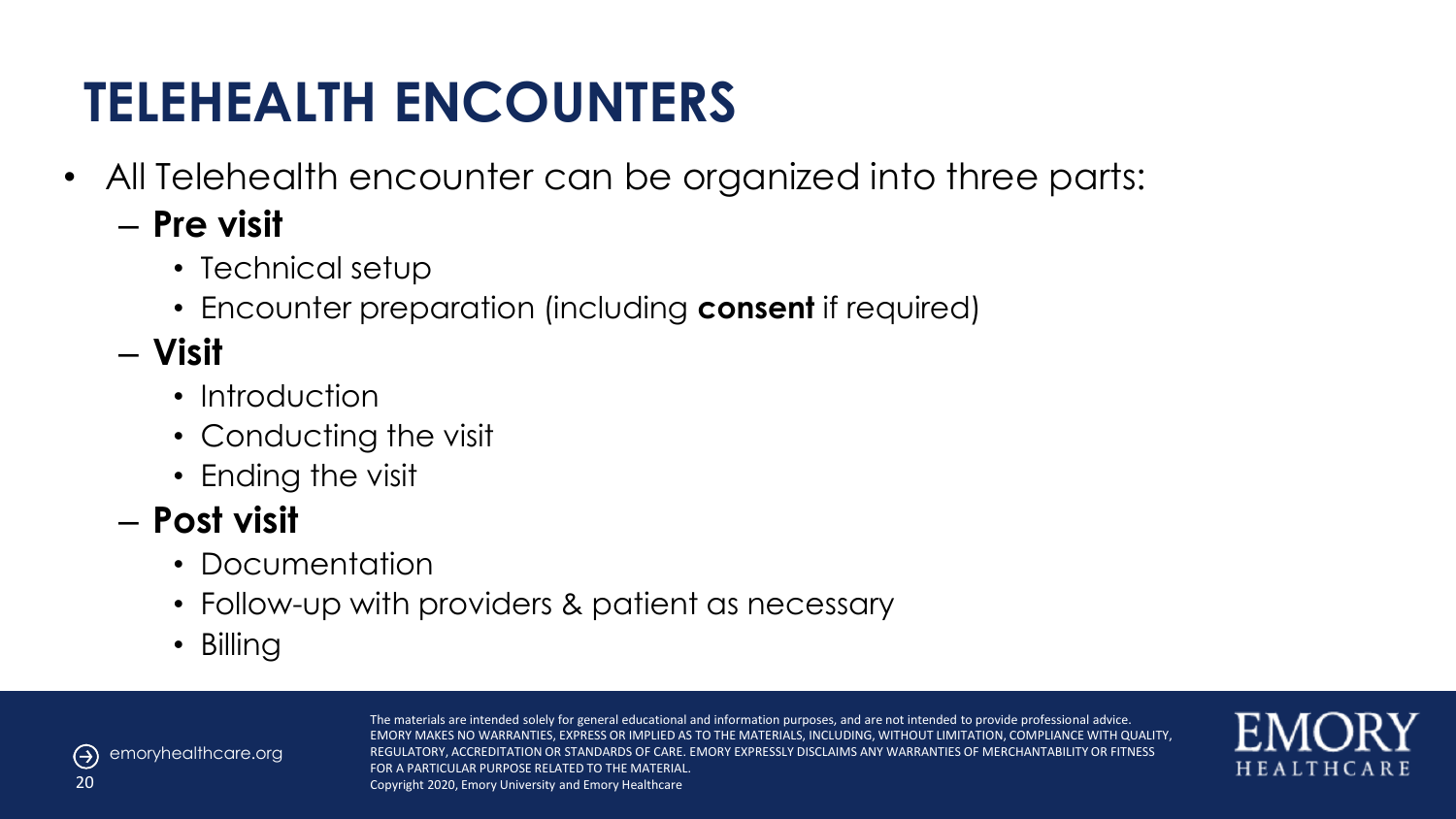# **PRE VISIT – TECHNICAL SETUP (REAL TIME)**

#### **Camera**

- Placement should be above subject
- Position camera to estimate gaze and make it appear that subject is looking at the person on the other end while looking forward at the monitor

**Camera Position** 



#### **Microphone and Speakers**

- Make sure device is powered
- Test microphone
- Test speakers



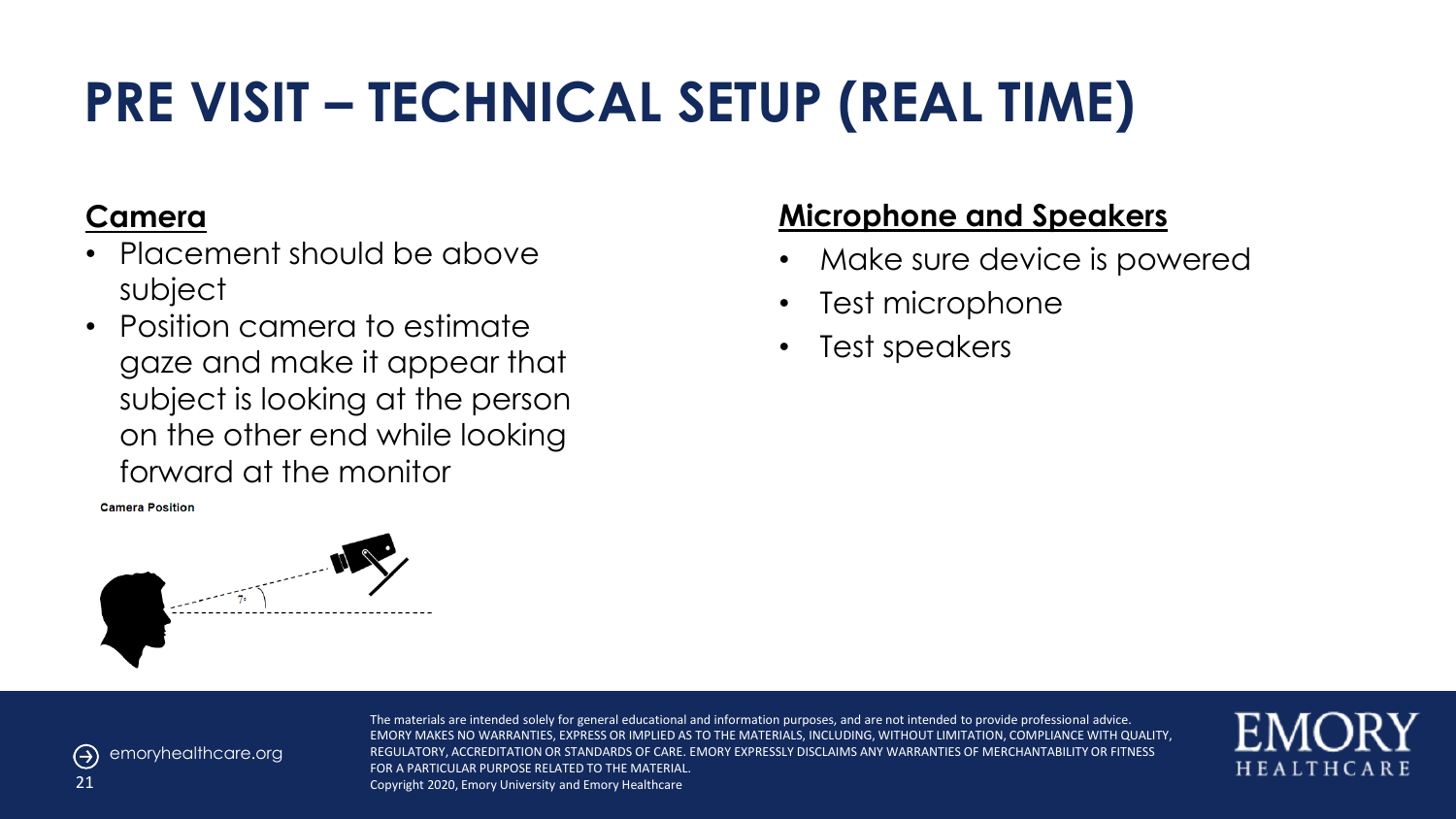# **PRE VISIT – ENCOUNTER PREPARATION**

- Ensure location is **quiet, private, and professional**
- Providers (and if possible patients) should be located in front of a **neutral background** for maximum visibility
	- Provider should wear colors that are camera friendly (**light blue** is ideal; do not wear white lab coats, bright/multi-colored patterns)
- Do not sit in front of a light source to prevent backlighting **indirect light** is preferred
- Have access to patient's **Electronic Medical Record** readily available
- **Review** any patient information pertinent to the visit



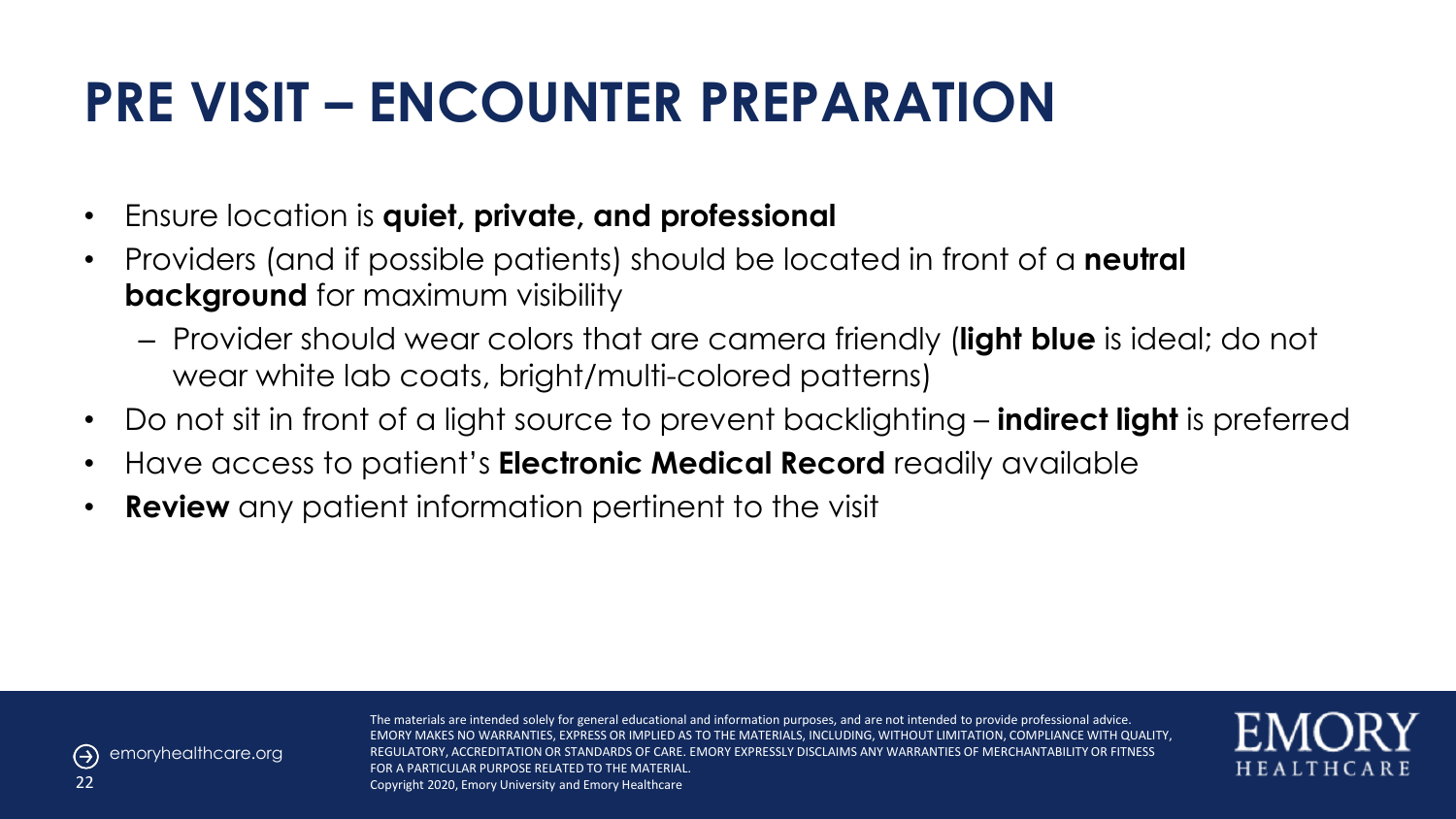# **INTRODUCTION**

- **Introduce** yourself
	- Share your specialty
	- Share where you are located
	- Summarize the conditions & limitations of telemedicine
	- Note possible need to end encounter & refer to in-person if necessary (e.g., emergency room)
- **Share** appropriate contact info in case your visit gets disconnected
- **Instruct** patient to call 911 if they are experiencing a medical emergency
- Follow **standard documentation/protocols** to ensure these items are addressed at the beginning of the visit



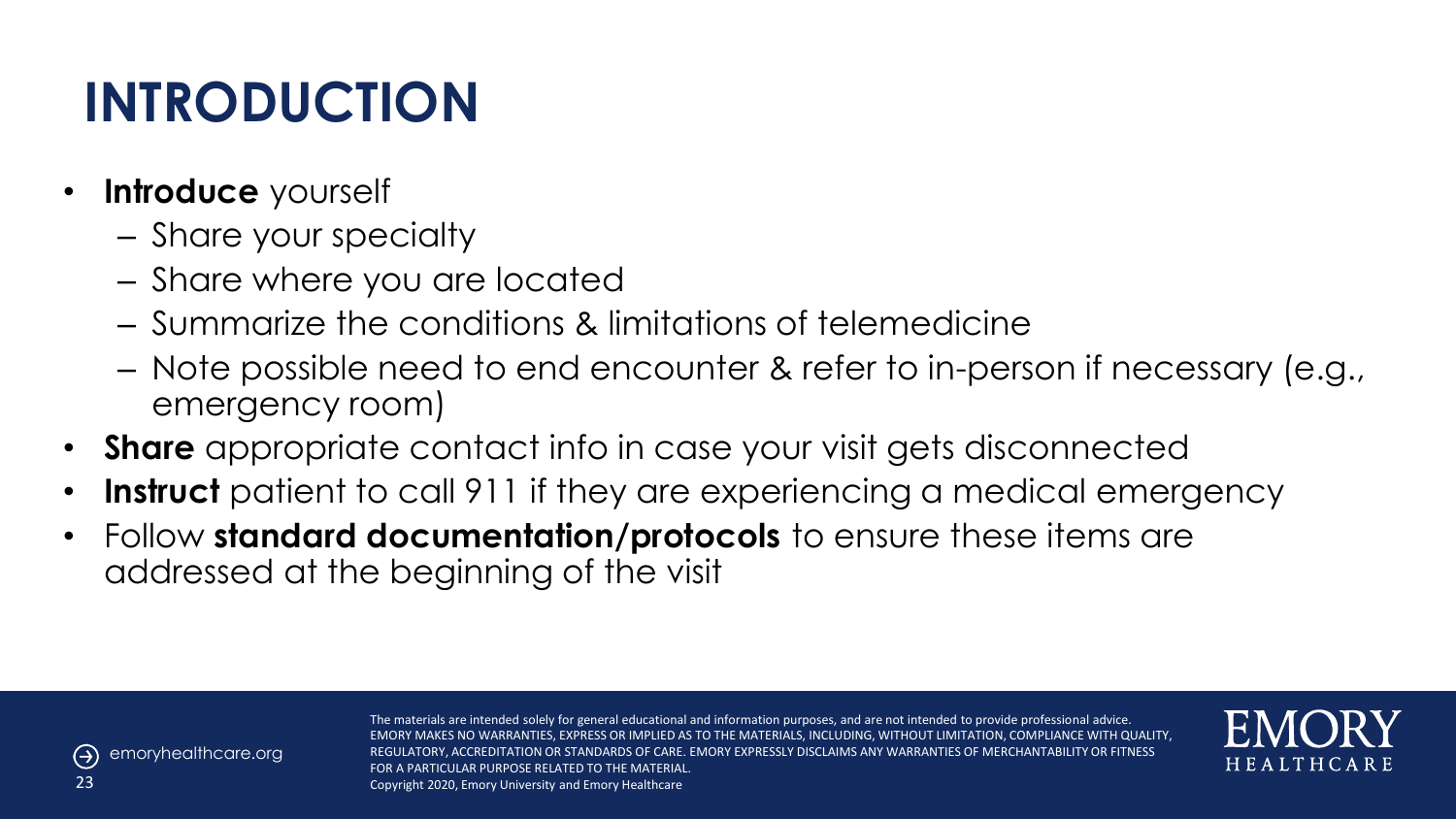### **CONDUCTING THE VISIT**

#### • **Conduct your assessment**

- Follow the guidance for a telehealth exam that is specific to your specialty
- Important to take a thorough history
- Observing the patient and their surroundings are vital during a telehealth visit
- **Tell a patient** if you need to divert attention away from the patient, look **offscreen** (at the EMR), or excuse yourself from the camera view
- **Documentation** should always follow the requirements for the specialty and appointment type
- Include in documentation the **modality** (e.g., real time, asynchronous, etc.) in which the patient was seen



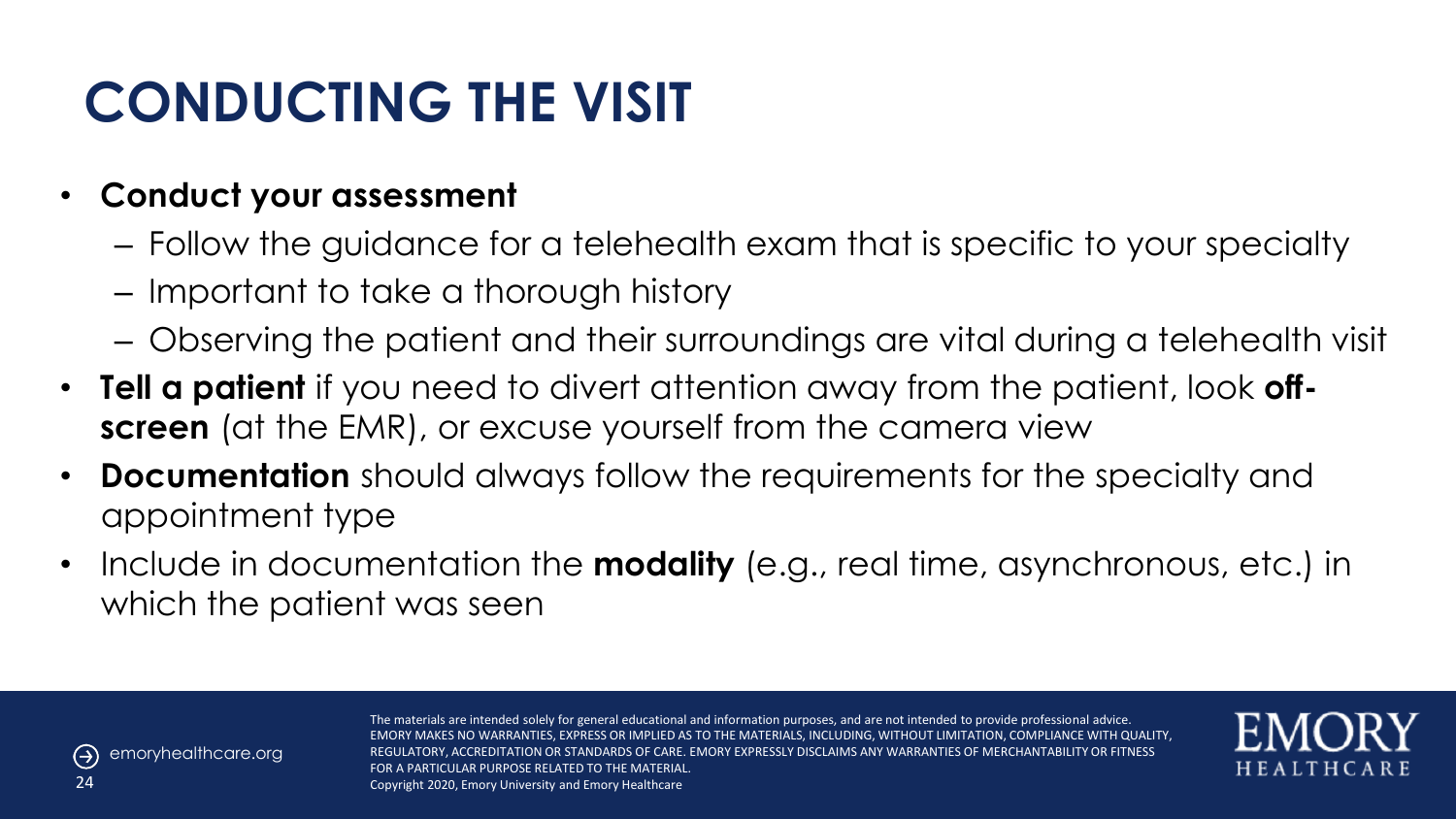### **TELEHEALTH LIMITATIONS**

Some limitations of a telehealth video visit can include:

- Cannot lay hands on or get other relevant information (e.g., smell liquor) about the patient for a physical exam (although with qualified adjunct at patient end information can be relayed)
- May not be able to perform certain diagnostic exams that require patient movement that is potentially out of camera range (e.g., gait, range of motion)
- May not be able to perform labs (e.g., swab for a strep test)
- Video and audio quality may vary depending on devices, equipment & internet service (bandwidth) used
- Limited diagnostic capabilities depending on peripherals (e.g., electronic stethoscope) available on patient end



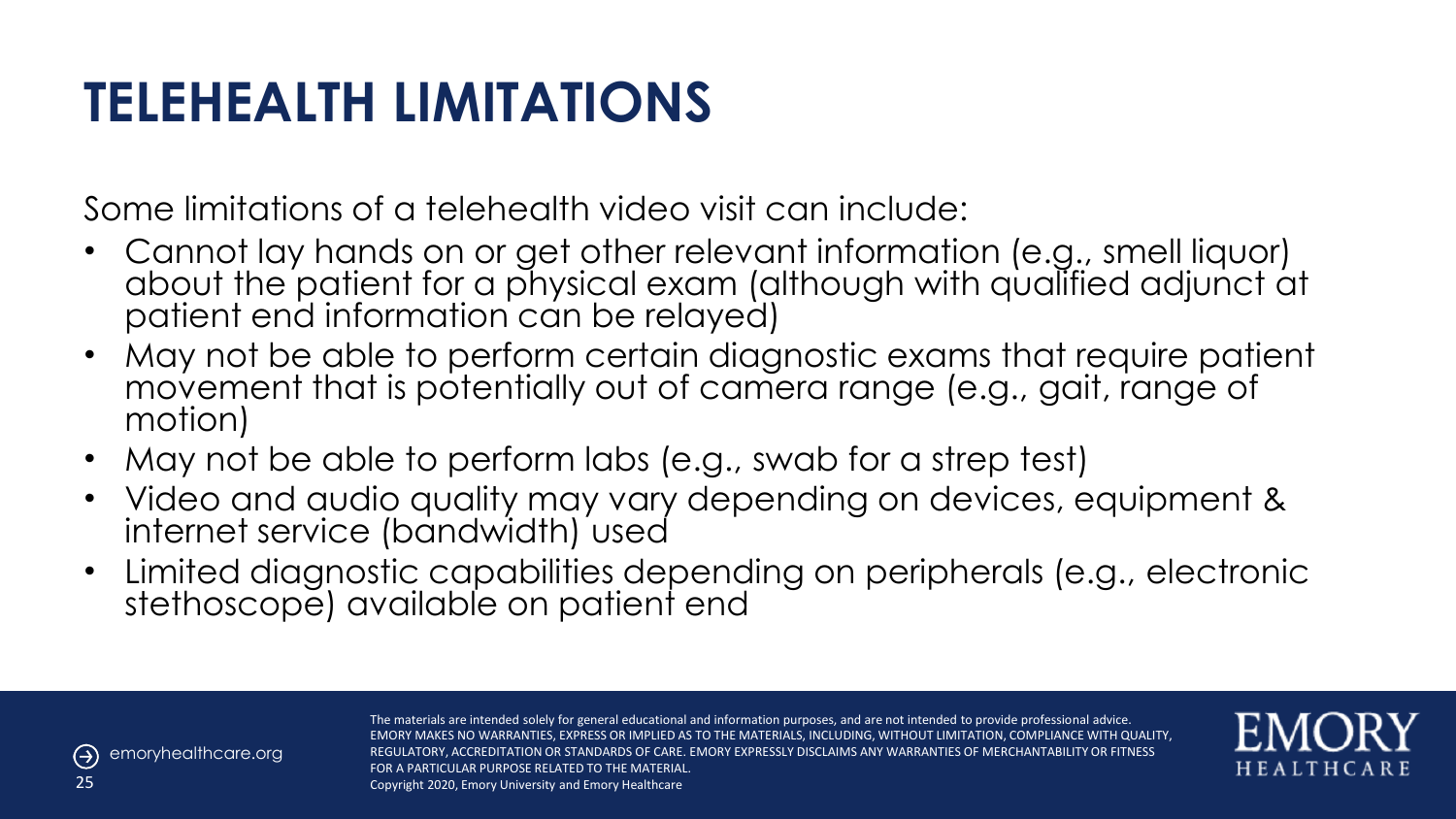#### **COMMON CONDITIONS AMENABLE TO TELEMEDICINE**

#### **Common Diagnoses capable of being made via telehealth include, but not limited to:**

- Sinusitis, URI, cough, sore throat
- Conjunctivitis
- UTI, cystitis and painful urination
- Cellulitis
- Rashes/abrasions/lacerations
- Insect or animal bites
- Sprains/strains

#### **Other common conditions:**

- Behavioral health
- Chronic conditions and follow up
- Medication questions